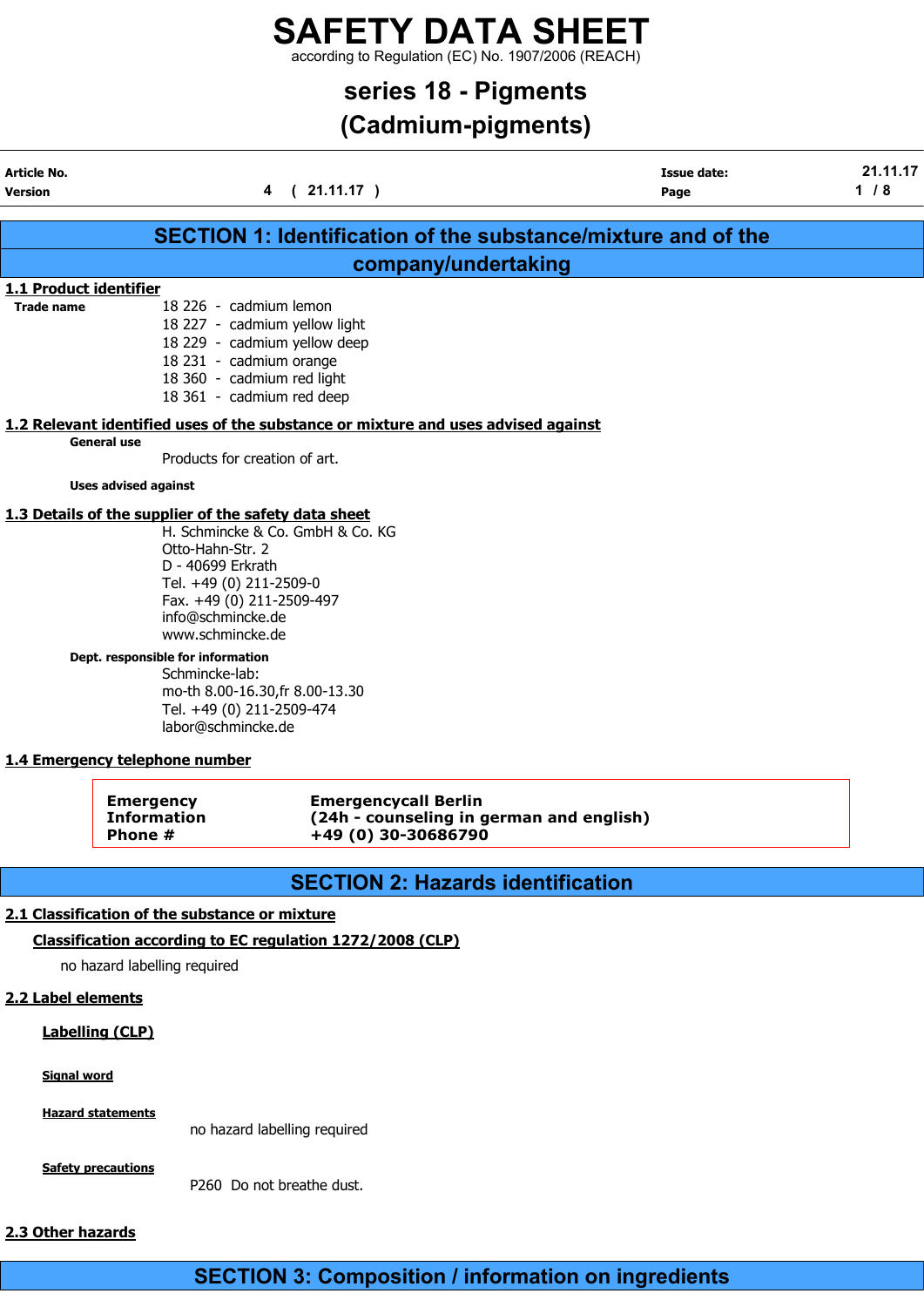according to Regulation (EC) No. 1907/2006 (REACH)

# series 18 - Pigments

## (Cadmium-pigments)

| <b>Article No.</b>                                                                                                     |                   | <b>Issue date:</b> | 21.11.17 |  |
|------------------------------------------------------------------------------------------------------------------------|-------------------|--------------------|----------|--|
| Version                                                                                                                | $21.11.17$ )<br>4 | Page               | $2/8$    |  |
| 3.1 Substances                                                                                                         |                   |                    |          |  |
| <b>Chemical characterisation</b><br>pigment                                                                            |                   |                    |          |  |
| CAS-Number<br>EINECS / ELINCS / NLP<br>EU index number<br>Customs tariff number<br>REACH registration No.<br>RTECS-no. |                   |                    |          |  |

CI-Number 18 226 - PY 35 / 8048-07-5; 7727-43-7 18 227 - PY 35 / 8048-07-5; 7727-43-7 18 229 - PO 20 / 12656-57-4 18 231 - PO 20 / 12656-57-4 18 360 - PO 20 / 12656-57-4 18 361 - PR 108 / 58339-34-7; 7727-43-7

### 3.2 Mixtures

Additional information

Hazchem-Code

## SECTION 4: First aid measures

### 4.1 Description of first aid measures

### General information

If you feel unwell, seek medical advice (show the label where possible).

### In case of inhalation

In case of allergic symptoms, especially in the breathing area, seek medical advice immediately.

### In case of skin contact

Wash with generous amount of water and soap. May cause sensitisation especially in sensitive humans. Frequently or prolonged contact with skin may cause dermal irritation.

### After eye contact

In case of contact with eyes, rinse immediately with plenty of flowing water for 10 to 15 minutes holding eyelids apart. Seek medical attention if irritation persists.

### After swallowing

Rinse mouth with water. Seek medical treatment in case of troubles.

### 4.2 Most important symptoms and effects, both acute and delayed

### 4.3 Indication of any immediate medical attention and special treatment needed

## SECTION 5: Firefighting measures

### 5.1 Extinguishing media

### Suitable extinguishing media

Product is non-combustible. Extinguishing materials should therefore be selected according to surroundings.

## Extinguishing media which must not be used for safety reasons

### water Full water jet,

### 5.2 Special hazards arising from the substance or mixture

In case of fire may be liberated: sulphur oxides, Carbon monoxide and carbon dioxide

### 5.3 Advice for firefighters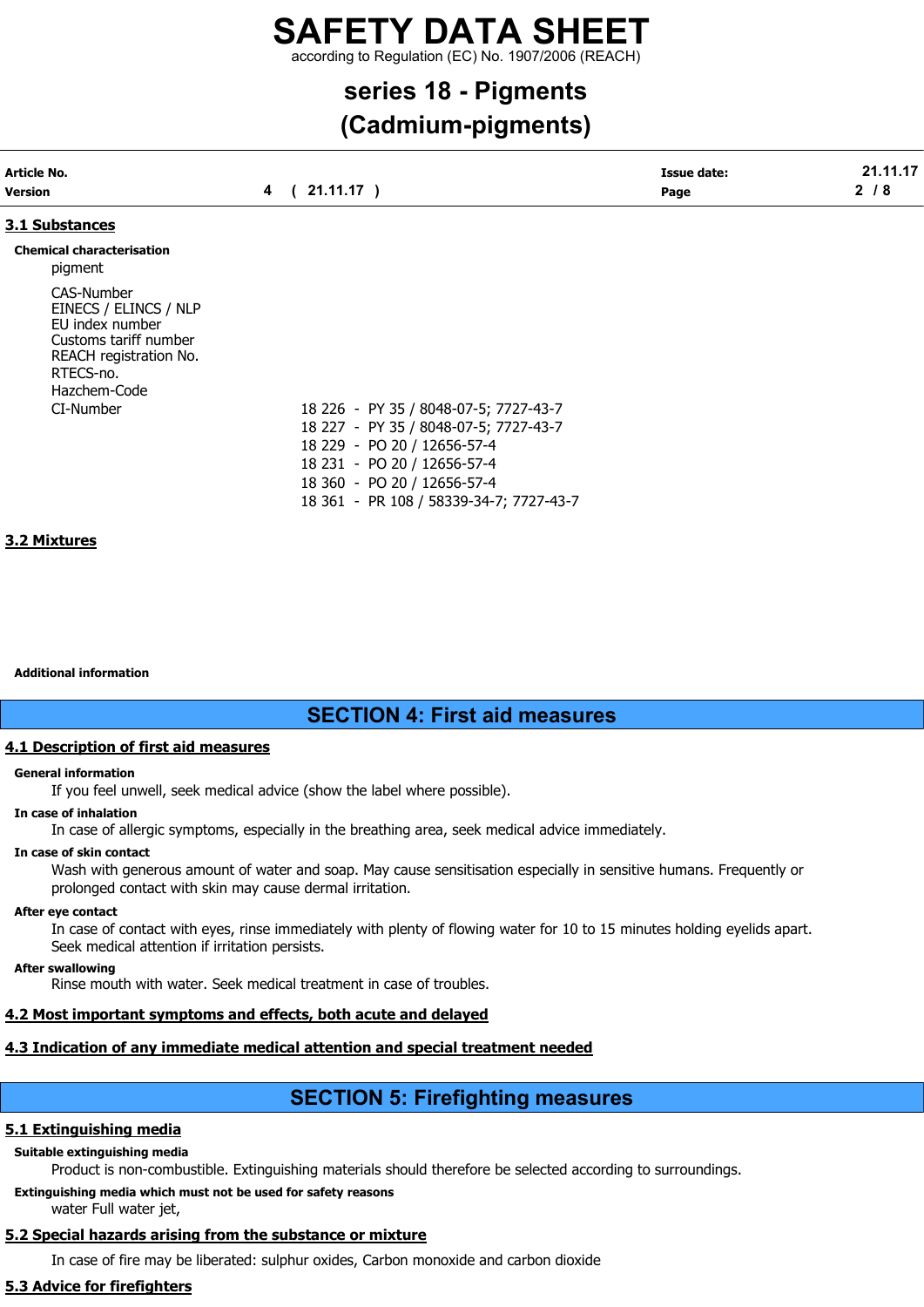according to Regulation (EC) No. 1907/2006 (REACH)

## series 18 - Pigments

## (Cadmium-pigments)

| Article No. |             | <b>Issue date:</b> | 21.11.17 |
|-------------|-------------|--------------------|----------|
| Version     | 4 (21.11.17 | Page               | 3/8      |

### Special protective equipment for firefighters

Additional information

## SECTION 6: Accidental release measures

### 6.1 Personal precautions, protective equipment and emergency procedures

Avoid contact with skin, eyes, and clothing.

### 6.2 environmental precautions

Discharge into the environment must be avoided.

### 6.3 Methods and material for containment and cleaning up

Methods for cleaning up Take up mechanically. Wash spill area with plenty of water.

### Additional information

### 6.4 Reference to other sections

Dispose of waste according to applicable legislation. refer to section 13

## SECTION 7: Handling and storage

### 7.1 Precautions for safe handling

### Advices on safe handling

Handle in accordance with good industrial hygiene and safety practice. Avoid dust formation. Wash hands before breaks and after work.

### Precautions against fire and explosion

### 7.2 Conditions for safe storage, including any incompatibilities

Requirements for storerooms and containers Keep container tightly closed. Hints on joint storage

Storage class Further details Protect from moisture contamination.

### 7.3 Specific end use(s)

No special measures necessary if stored and handled as prescribed.

### SECTION 8: Exposure controls/personal protection

### 8.1 Control parameters

### 8.2 Exposure controls

### Occupational exposure controls

Respiratory protection

With the formation of dust, use a dust mask. Particle filter device (DIN EN 143)

### Hand protection

Protect skin by using skin protective cream.

## Eye protection

In case of dust formation: tightly sealed goggles according to EN 166

### Body protection

Wear suitable protective clothing. Wash contaminated clothing prior to re-use.

## General protection and hygiene measures Wash hands before breaks and after work.

## SECTION 9: Physical and chemical properties

## 9.1 information on basic physical and chemical properties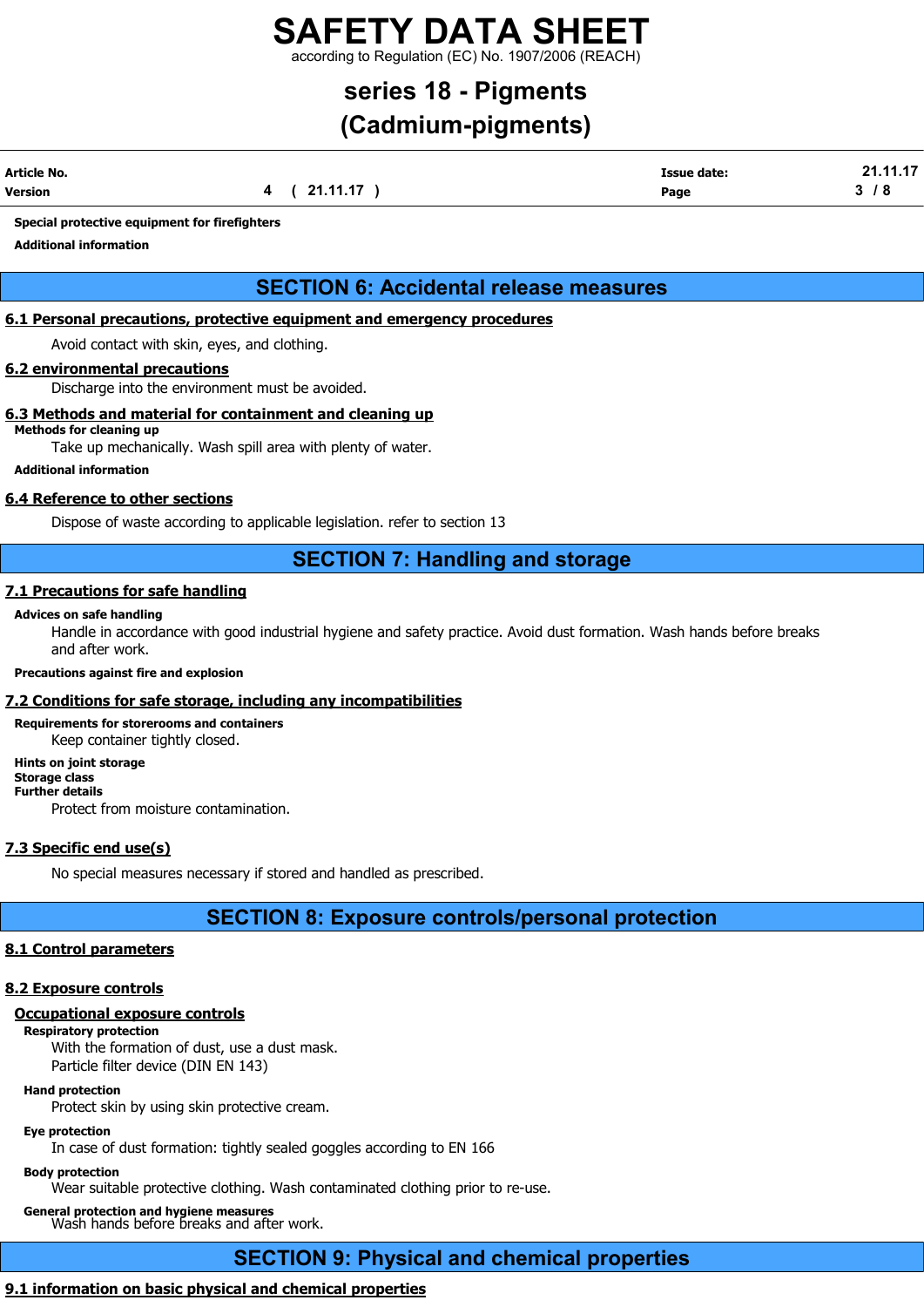according to Regulation (EC) No. 1907/2006 (REACH)

# series 18 - Pigments

## (Cadmium-pigments)

| Article No.<br>Version              |                                        | $\overline{\mathbf{4}}$ | $\overline{ }$ | 21.11.17) |     |       | <b>Issue date:</b><br>Page | 21.11.17<br>4/8 |
|-------------------------------------|----------------------------------------|-------------------------|----------------|-----------|-----|-------|----------------------------|-----------------|
| Form                                | Powder                                 |                         |                |           |     |       |                            |                 |
| <b>Colour</b>                       |                                        |                         |                |           |     |       |                            |                 |
| <b>Odour</b>                        | odourless                              |                         |                |           |     |       |                            |                 |
|                                     |                                        |                         |                | min       | max |       |                            |                 |
| <b>Initial boiling point and</b>    |                                        |                         |                |           |     |       |                            |                 |
| boiling range                       |                                        |                         |                |           |     |       |                            |                 |
| <b>Melting point/freezing point</b> |                                        |                         |                |           |     |       |                            |                 |
| Flash point/flash point range       |                                        |                         |                |           |     |       |                            |                 |
| <b>Flammability</b>                 |                                        |                         |                |           |     |       |                            |                 |
| <b>Ignition temperature</b>         |                                        |                         |                |           |     |       |                            |                 |
| <b>Auto-ignition temperature</b>    |                                        |                         |                |           |     |       |                            |                 |
| <b>Explosion limits</b>             |                                        |                         |                |           |     |       |                            |                 |
| <b>Refraction index</b>             |                                        |                         |                |           |     |       |                            |                 |
|                                     | Partition coefficient: n-octanol/water |                         |                |           |     |       |                            |                 |
| <b>Danger of explosion</b>          |                                        |                         |                |           |     |       |                            |                 |
| Vapour pressure                     |                                        |                         |                |           |     |       |                            |                 |
| <b>Density</b>                      |                                        |                         |                | $3 -$     |     | 20 °C |                            |                 |
|                                     |                                        |                         |                | 5 g/ml    |     |       |                            |                 |
| <b>PH</b> value                     |                                        |                         |                | 0         | 0   |       |                            |                 |
| <b>Viscosity dynamic of</b>         |                                        |                         |                |           |     |       |                            |                 |
| Viscosity dynamic up to             |                                        |                         |                |           |     |       |                            |                 |
| <b>Viscosity kinematic of</b>       |                                        |                         |                |           |     |       |                            |                 |
| Viscosity kinematic up to           |                                        |                         |                |           |     |       |                            |                 |

### 9.2 Other information

## SECTION 10: Stability and reactivity

### 10.1 Reactivity

No hazardous reaction when handled and stored according to provisions.

### 10.2 Chemical stability

Product is stable under normal storage conditions.

### 10.3 Possibility of hazardous reactions

### 10.4 Conditions to avoid

heat

On heating or in case of fire toxic gases may form.

### 10.5 Incompatible materials

strong acids

### 10.6 Hazardous decomposition products

hydrogen sulfide

## SECTION 11: Toxicological information

### 11.1 Information on toxicological effects

Acute toxicity LD50( Rat): > 5000 mg/kg Data arise from reference works and literature. In case of inhalation No data available After swallowing No data available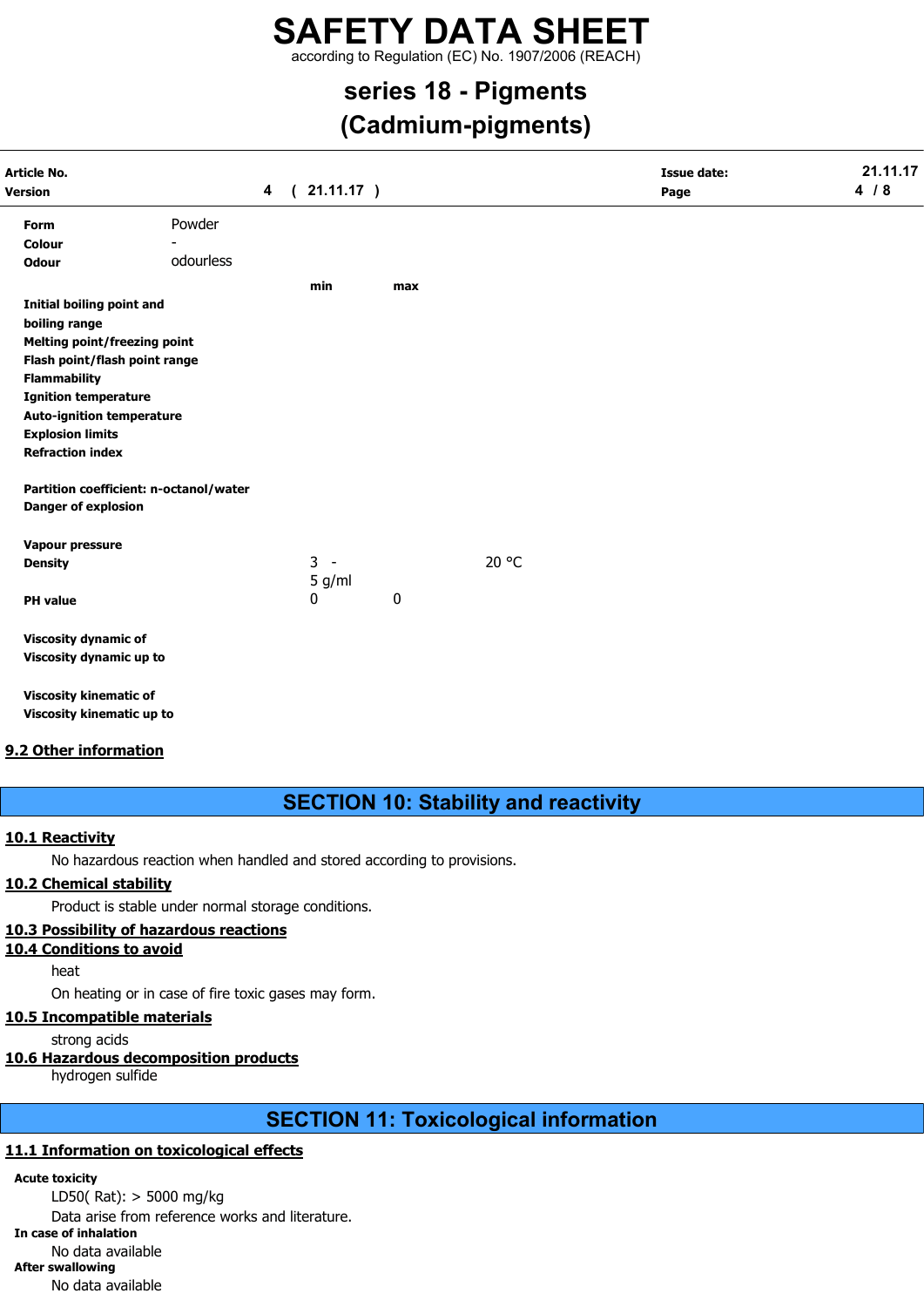according to Regulation (EC) No. 1907/2006 (REACH)

# series 18 - Pigments

## (Cadmium-pigments)

| <b>Article No.</b> |          | <b>Issue date:</b> | $AA$ $A7$<br>- 54  |
|--------------------|----------|--------------------|--------------------|
| <b>Version</b>     | 21.11.17 | Page               | <i>E</i> 10<br>. ه |
|                    |          |                    |                    |

In case of skin contact No data available

After eye contact

No data available

### Practical experience

### General remarks

### Toxicological tests

SECTION 12: Ecological information

### 12.1 Toxicity

| <b>Aquatic toxicity</b>    |  |
|----------------------------|--|
| <b>Water Hazard Class</b>  |  |
| <b>WGK catalog number</b>  |  |
| <b>General information</b> |  |

### 12.2 Persistence and degradability

Further details Product is partially biodegradable. Oxygen demand

### 12.3 Bioaccumulative potential

Bioconcentration factor (BCF) Partition coefficient: n-octanol/water

### 12.4 Mobility in soil

No data available

### 12.5 Results of PBT and vPvB assessment

No data available

### 12.6 Other adverse effects

General information

Ecotoxicological effects

SECTION 13: Disposal considerations

### 13.1 Waste treatment methods

### **Product**

Waste key number 080112 080112 waste paint and varnish other than those mentioned in 080111 Recommendation

### Contaminated packaging

Waste key number Recommendation

### Additional information

Send to a hazardous waste incinerator facility under observation of official regulations.

SECTION 14: Transport information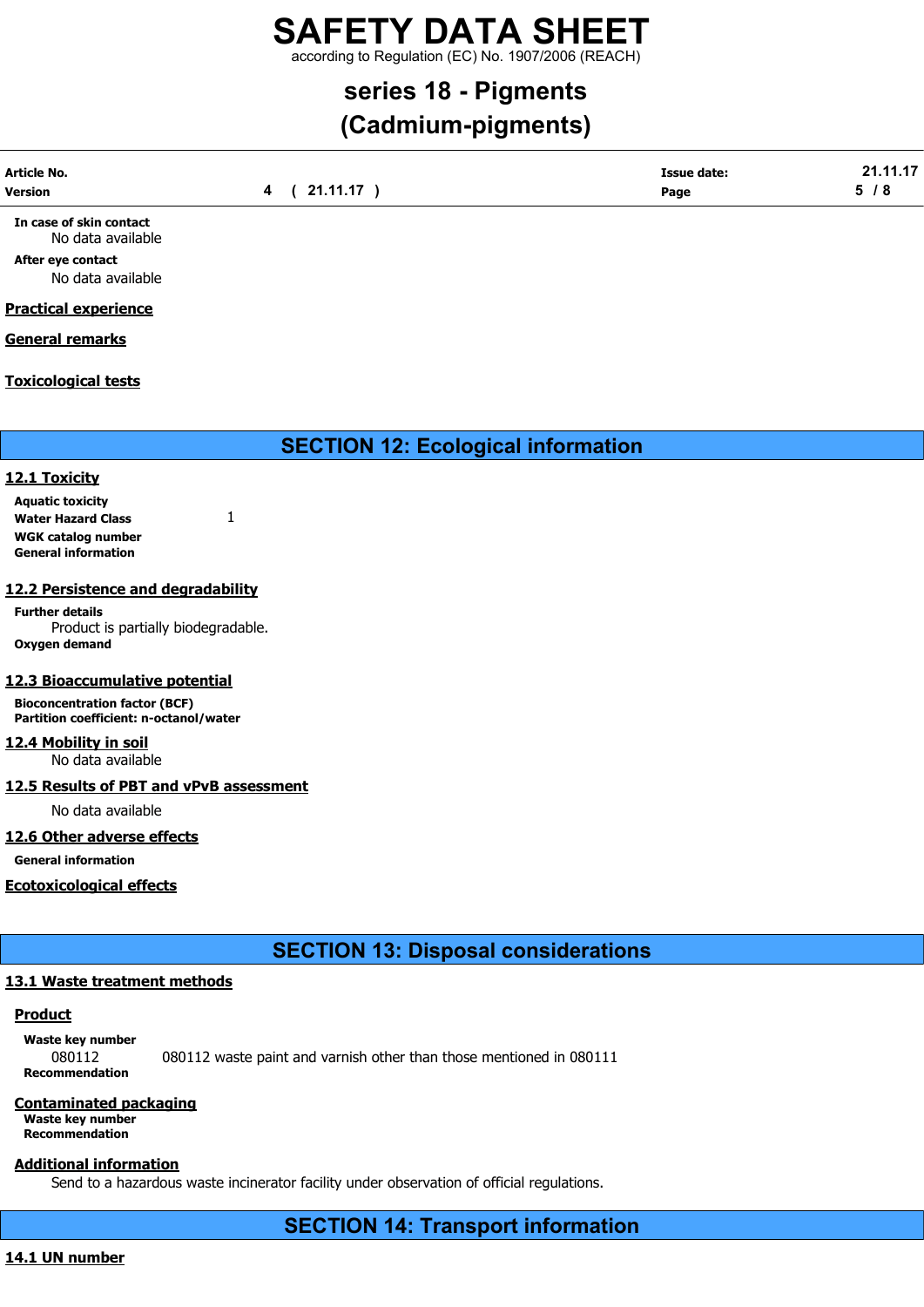according to Regulation (EC) No. 1907/2006 (REACH)

# series 18 - Pigments

## (Cadmium-pigments)

| Article No. |             | <b>Issue date:</b> | 21.11.17 |
|-------------|-------------|--------------------|----------|
| Version     | 4 (21.11.17 | Page               | 6/8      |

### 14.2 UN proper shipping name

ADR, ADN No dangerous good in sense of these transport regulations. IMDG, IATA

### 14.3 Transport hazard class(es)

ADR, ADN IMDG IATA

### 14.4 Packing group

### 14.5 Environmental hazards

Marine Pollutant - IMDG Marine Pollutant - ADN

### 14.6 Special precautions for user

### Land transport

Code: ADR/RID Kemmler-number Hazard label ADR Limited quantities Contaminated packaging: Instructions Contaminated packaging: Special provisions Special provisions for packing together Portable tanks: Instructions Portable tanks: Special provisions Tank coding Tunnel restriction Remarks EQ Special provisions

### Inland waterway craft

Hazard label Limited quantities Transport permitted Equipment necessary Ventilation Remarks EQ Special provisions

### Sea transport

EmS Special provisions Limited quantities Contaminated packaging: Instructions Contaminated packaging: Special provisions IBC: Instructions IBC: Provisions Tank instructions IMO Tank instructions UN Tank instructions Special provisions Stowage and segregation Properties and observations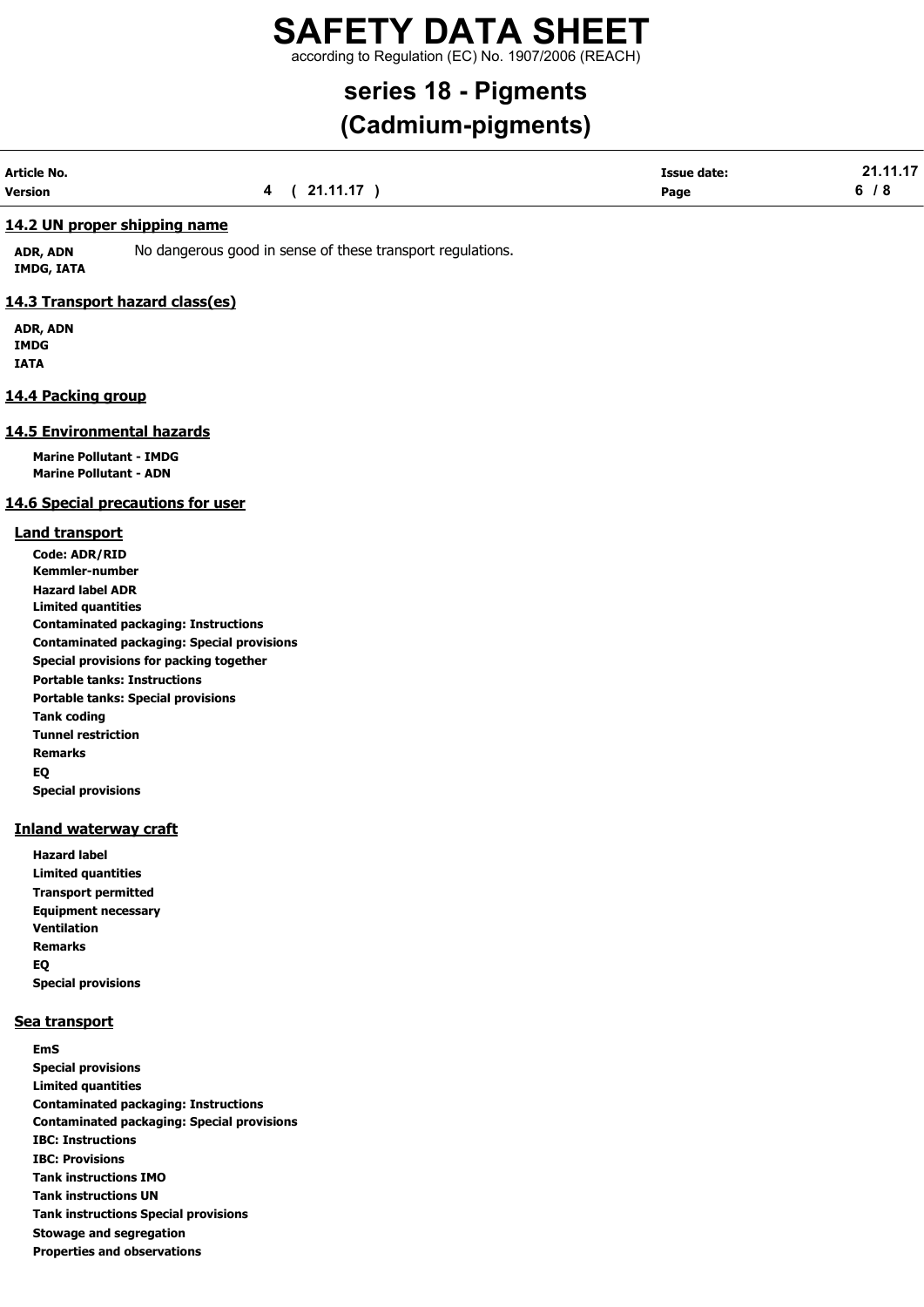according to Regulation (EC) No. 1907/2006 (REACH)

# series 18 - Pigments

## (Cadmium-pigments)

| <b>Article No.</b> |                           | Issue date: | . |
|--------------------|---------------------------|-------------|---|
| <b>Version</b>     | 44 47<br>- 74<br><u>.</u> | Page        | - |
|                    |                           |             |   |

Remarks EQ

### Air transport

Hazard Passenger Passenger LQ Cargo ERG Remarks EQ Special Provisioning

### 14.7 Transport in bulk according to Annex II of MARPOL 73/78 and the IBC Code

No data available

SECTION 15: Regulatory information

### 15.1 Safety, health and environmental regulations/legislation specific for the substance or mixture

### National regulations

### **Europe**

Contents of VOC [%] Contents of VOC [g/L] Further regulations, limitations and legal requirements

### **Germany**

Storage class Water Hazard Class 1 WGK catalog number Incident regulation Information on working limitations Further regulations, limitations and legal requirements

### **Denmark**

Further regulations, limitations and legal requirements

### Hungary

Further regulations, limitations and legal requirements

### Great Britain

Further regulations, limitations and legal requirements

### Switzerland

Contents of VOC [%] 0 Further regulations, limitations and legal requirements

### **USA**

Further regulations, limitations and legal requirements Federal Regulations State Regulations